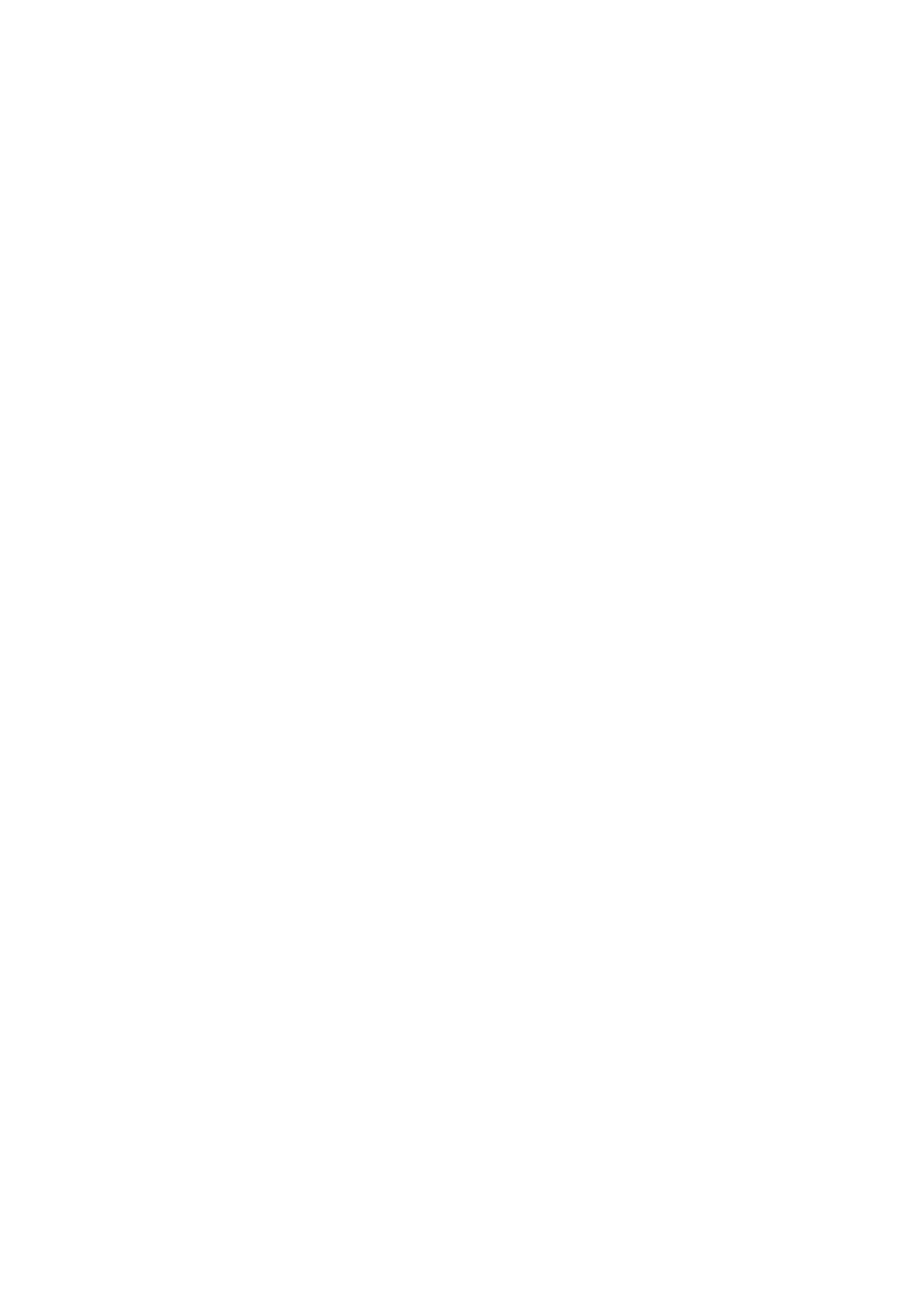

### <span id="page-2-0"></span>Annual Budget 2022/2023

Aotea / Great Barrier Local Board feedback on regional topics

| <b>Topic</b>      | Proposal                                       | Support /                 | <b>Local Board Input</b>                                                                                                                                                                                                                                                                                                                                                                                                                                                                                                                                                                                                                                                                                                                                                                                                                                                                                                                                                                                                                                                                                                                                                                                                                                                                     |
|-------------------|------------------------------------------------|---------------------------|----------------------------------------------------------------------------------------------------------------------------------------------------------------------------------------------------------------------------------------------------------------------------------------------------------------------------------------------------------------------------------------------------------------------------------------------------------------------------------------------------------------------------------------------------------------------------------------------------------------------------------------------------------------------------------------------------------------------------------------------------------------------------------------------------------------------------------------------------------------------------------------------------------------------------------------------------------------------------------------------------------------------------------------------------------------------------------------------------------------------------------------------------------------------------------------------------------------------------------------------------------------------------------------------|
| Climate<br>Action | To introduce a climate<br>action targeted rate | Do not support<br>Support | Auckland has declared a climate<br>$\bullet$<br>emergency and the local board supports<br>immediate action to mitigate climate<br>change impacts.<br>Climate change action is a priority for the<br>$\bullet$<br>local board noted by the Aotea / Great<br>Barrier Local Board Plan 2020 having one<br>outcome 'Ko te tino hia hia ki a<br>manawaroa to tatou motu / Our island is<br>resilient'.<br>The local board requests more<br>$\bullet$<br>consideration be given to the climate<br>challenges of remote and island<br>communities within the climate action<br>package initiatives.<br>Freight is one of the highest contributors<br>$\bullet$<br>to carbon emissions for the island and the<br>local board alongside the community are<br>working on several food resilience<br>initiatives to reduce the island's emissions<br>footprint including community gardens,<br>workshops on composting and seed<br>banks.<br>Sea-level rise is of high concern to the<br>$\bullet$<br>island with much of its core roading and<br>transport infrastructure on low-lying<br>coastal areas.<br>The island's fuel prices are the highest in<br>$\bullet$<br>the region at \$3.98 for petrol and \$3.50<br>for diesel at Claris. The local board is<br>working on a range of initiatives to |
|                   |                                                |                           | support our off-the-grid community<br>transitioning to alternate energy transport<br>options, such as EV bike charging<br>stations, a bespoke low-carbon public<br>transport service, and a plan to link up<br>accessways, paper roads and trails.                                                                                                                                                                                                                                                                                                                                                                                                                                                                                                                                                                                                                                                                                                                                                                                                                                                                                                                                                                                                                                           |
|                   |                                                |                           | The local board requests a reduction in<br>$\bullet$<br>rates for farmers and businesses who are<br>actively transitioning to climate-friendly<br>work practices                                                                                                                                                                                                                                                                                                                                                                                                                                                                                                                                                                                                                                                                                                                                                                                                                                                                                                                                                                                                                                                                                                                             |

Item<sub>11</sub>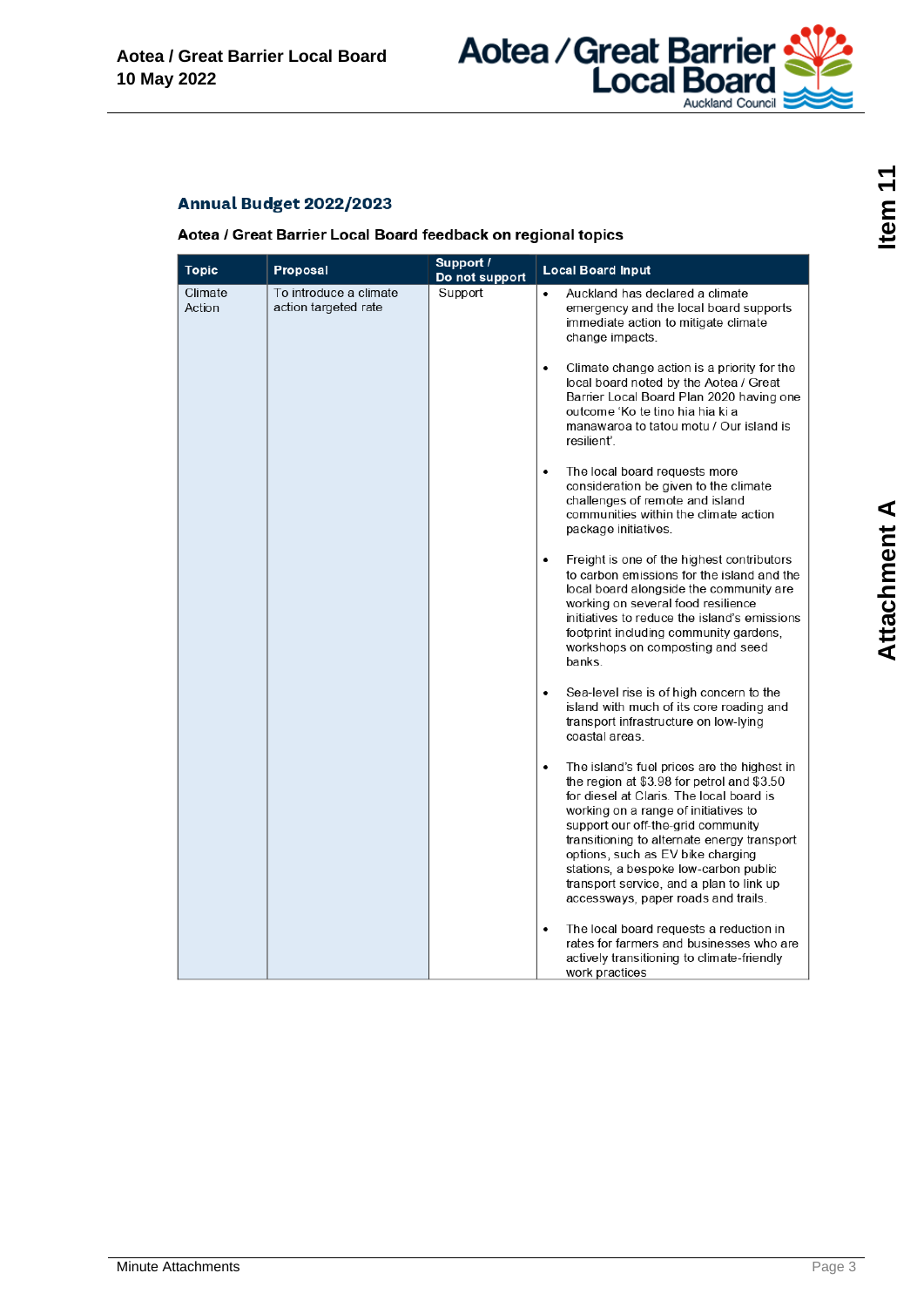

| Topic               | Proposal                               | Support /<br>Do not support | <b>Local Board Input</b>                                                                                                                                                                            |
|---------------------|----------------------------------------|-----------------------------|-----------------------------------------------------------------------------------------------------------------------------------------------------------------------------------------------------|
| Budget<br>Pressures | To manage on-going<br>budget pressures | Support                     | The local board supports the use of multi-<br>levers to respond to the increasing budget<br>pressures with a preference to operate<br>within means rather than raise debt levels<br>or sell assets. |

| Topic                                   | Proposal                                                                  | Support /<br>Do not support | <b>Local Board Input</b>                                                                                                                                                                                                                                                                                                                                   |
|-----------------------------------------|---------------------------------------------------------------------------|-----------------------------|------------------------------------------------------------------------------------------------------------------------------------------------------------------------------------------------------------------------------------------------------------------------------------------------------------------------------------------------------------|
| Operating<br>Spending<br>Prioritisation | On how council will<br>choose which services to<br>reduce, stop or change | Support                     | The local board acknowledges that<br>٠<br>difficult decisions need to be made due to<br>the ever-increasing budget impacts of<br>covid-19, inflation, and the war in Ukraine.                                                                                                                                                                              |
|                                         |                                                                           |                             | The local board advocates for an<br>increased localism focus within council<br>procurement processes to support regular<br>operational work and capital project<br>delivery. Local procurement contracts and<br>local supply sourcing will strengthen local<br>resilience, mitigate travel carbon<br>emissions, and avoid increased<br>freight/fuel costs. |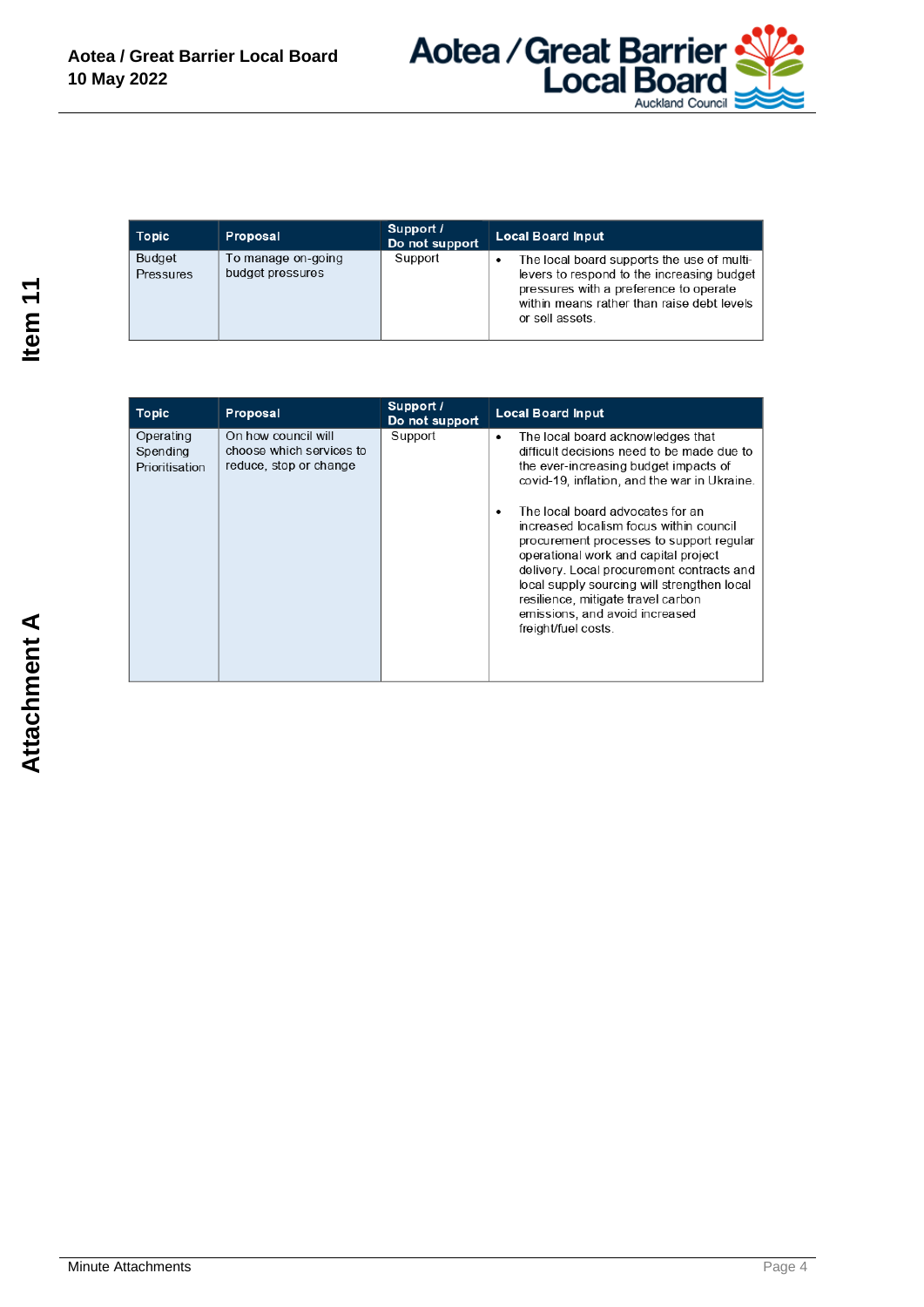

| <b>Topic</b> | Proposal                                                                                                                                                                                                                                                                                                                                                                                                       | <b>Local Board Input</b> |                                                                                                                                                                                                                                                                                                                                                                                                                                                                                                                                                                                                                                                                                                                                                                                                                                                                                                                                                                                                                                                                                                                                                                                                                                                                                                                                                                                                                                                                                                                        |
|--------------|----------------------------------------------------------------------------------------------------------------------------------------------------------------------------------------------------------------------------------------------------------------------------------------------------------------------------------------------------------------------------------------------------------------|--------------------------|------------------------------------------------------------------------------------------------------------------------------------------------------------------------------------------------------------------------------------------------------------------------------------------------------------------------------------------------------------------------------------------------------------------------------------------------------------------------------------------------------------------------------------------------------------------------------------------------------------------------------------------------------------------------------------------------------------------------------------------------------------------------------------------------------------------------------------------------------------------------------------------------------------------------------------------------------------------------------------------------------------------------------------------------------------------------------------------------------------------------------------------------------------------------------------------------------------------------------------------------------------------------------------------------------------------------------------------------------------------------------------------------------------------------------------------------------------------------------------------------------------------------|
| Waste        | To move from a planned<br>region-wide pay-as-you-<br>throw system to a region-<br>wide rates-funded refuse<br>collection system                                                                                                                                                                                                                                                                                | Support                  | $\bullet$<br>The local board supports equitable and<br>flexible options for rubbish collection<br>service charges.<br>Aotea has several sea-access only<br>$\bullet$<br>properties and multiple land ownership<br>blocks. The local board requests<br>consideration of the rural nature of these<br>properties, in regard to practicalities of<br>services such as access, when applying<br>urban standardisation across charges and<br>opt-out rules.<br>The Claris landfill is due to close in 2022<br>٠<br>making initiatives to reduce waste the<br>biggest priority for Aotea.<br>The local board acknowledges the<br>$\bullet$<br>Auckland Council Waste team for working<br>alongside local community partners for<br>island-based solutions and advocates<br>strongly for this to continue.<br>The local board supports community-led<br>$\bullet$<br>initiatives such as a community resource<br>recovery shop and free pest plant drop.<br>In line with the Tīkapa Moana Te<br>$\bullet$<br>Moananui-ā-Toi Hauraki Gulf Islands<br>WMMP 2018, the local board requests<br>support for community-led food scrap<br>solutions.<br>The local board requests single-use<br>$\bullet$<br>plastic bags be removed from all waste<br>system options in line with best practise.<br>The local board advocates for Auckland<br>$\bullet$<br>Council to leverage its buying power to<br>incentivise commercial businesses to<br>adopt product stewardship practices and<br>move towards more sustainable<br>packaging. |
|              | To standardise the opt-out<br>rules for residential multi-<br>unit developments (10 or<br>more units)<br>To standardise the opt-out<br>rules for residential and<br>lifestyle properties with<br>between two and nine<br>units<br>To standardise the opt-out<br>rules for non-residential<br>properties<br>To apply a minimum base<br>charge to every<br>separately used or<br>inhabited part of a<br>property |                          |                                                                                                                                                                                                                                                                                                                                                                                                                                                                                                                                                                                                                                                                                                                                                                                                                                                                                                                                                                                                                                                                                                                                                                                                                                                                                                                                                                                                                                                                                                                        |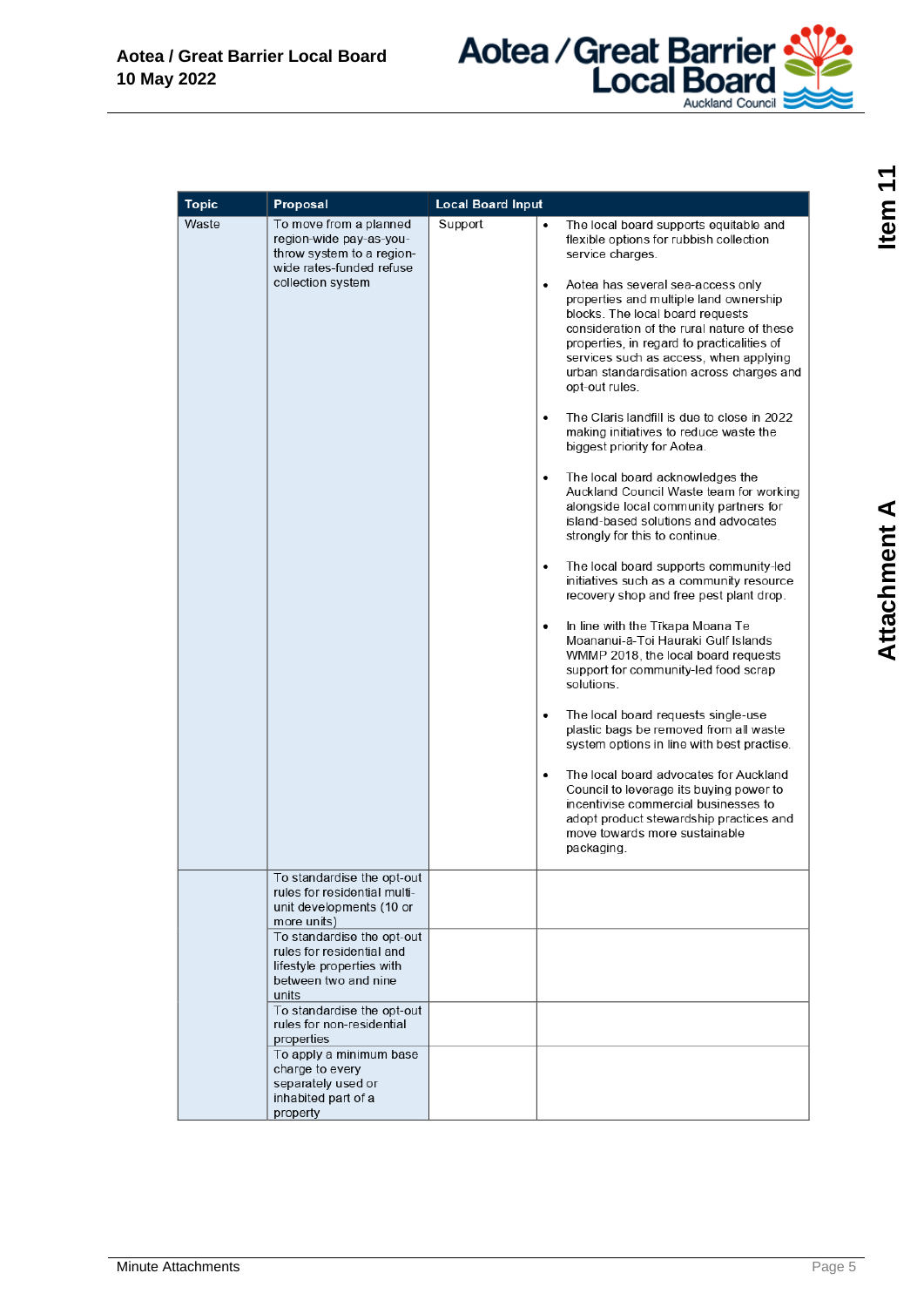

#### Aotea / Great Barrier Local Board key advocacy initiatives

| Initiative                                              | <b>Description</b>                                                                                                                                                                                                                                                                                                                                                                                                                                                                                                                              |
|---------------------------------------------------------|-------------------------------------------------------------------------------------------------------------------------------------------------------------------------------------------------------------------------------------------------------------------------------------------------------------------------------------------------------------------------------------------------------------------------------------------------------------------------------------------------------------------------------------------------|
| Glenfern Sanctuary ranger                               | Glenfern Sanctuary became a regional park six years ago and the local board is<br>seeking a review of the management agreement and operating model to ensure<br>successful outcomes for our regional park. As a part of this review, the board is<br>advocating for a NETR-funded on-island ranger to support the daily operations of<br>the park.                                                                                                                                                                                              |
| <b>Conservation Advisor</b>                             | Aotea / Great Barrier is an ecologically significant island with a large proportion<br>being a conservation park. The Conservation Advisor role works closely with<br>mana whenua and Department of Conservation providing essential support for<br>community-led conservation and marine biosecurity programmes. This role is<br>currently joint funded by the local board and Environmental Services. The local<br>board is advocating for the role to become fully supported through NETR funding.                                           |
| Procurement                                             | Auckland is looking at a number of economic, health and climate challenges. The<br>local board plan 2020 focus is to support island resilience in the face of these<br>challenges. The local board is advocating for increased localism within council<br>procurement processes to enable local employment, business development, and<br>practical on-island operational and capital project delivery. Local procurement<br>contracts and local supply sourcing will strengthen local resilience and mitigate<br>travel carbon emissions.       |
| <b>Compliance support</b>                               | The island has limited compliance monitoring based on-island. COVID-19 has<br>highlighted a resilience gap for the island when staff were unable to travel and<br>review or enforce council policy. The local board is advocating for support to<br>hire and train island-based compliance monitoring staff.                                                                                                                                                                                                                                    |
| <b>Marine protection</b>                                | The Tīkapa Moana Te Moananui-ā-Toi / Hauraki Gulf is in ecological decline.<br>Mana whenua and the community are calling for urgent action to protect our<br>coastal waters. The local board is advocating for government agencies to<br>support the implementation of Sea Change - Tai Timu Tai Pari initiatives, such<br>as Ahu Moana, to protect our Hauraki Gulf.                                                                                                                                                                           |
| Marine dumping                                          | Mana whenua and community groups lead a successful court action to prevent<br>marine dumping near our coastal waters. The local board is advocating for a<br>policy change to prohibit marine dumping within the Hauraki Gulf. The board<br>acknowledges that work has been progressed on this topic and seeks an<br>update.                                                                                                                                                                                                                    |
| <b>Public transport service</b><br>for the island       | Aotea has no on-island public transport service. Community members have<br>requested a low-carbon public transport service to support the lowering of carbon<br>emissions, provide improved safety, and increased independent connectivity for<br>youth and elderly. Auckland Transport investigated public transport service<br>options for the local board, however the projected costs were prohibitive. The<br>local board is advocating for staff support to assist any investigations into<br>community-led public transport initiatives. |
| <b>Claris council building low</b><br>carbon micro-grid | The local board acknowledges and thanks everyone involved for the completion<br>of our 'one local initiative' to establish a renewable energy micro-grid for the<br>Claris council buildings in 2019. The local board is advocating for continued<br>futureproofing of this micro-grid to include the Claris Airport renewable energy<br>system, emergency water supply system and to provide public electric vehicle<br>charging facilities alongside the electric bike charging unit.                                                         |
| Road sealing                                            | Aotea has a number of unsealed roads. Climate change has exacerbated the<br>issue of dust affecting the health and wellbeing of the community and ecology.<br>Auckland Transport has recently sealed Puriri Bay Rd through its new unsealed<br>road framework. The local board acknowledges Auckland Transport for this work<br>and advocates for continued investment on unsealed road renewals with the<br>ultimate goal of sealing these roads.                                                                                              |